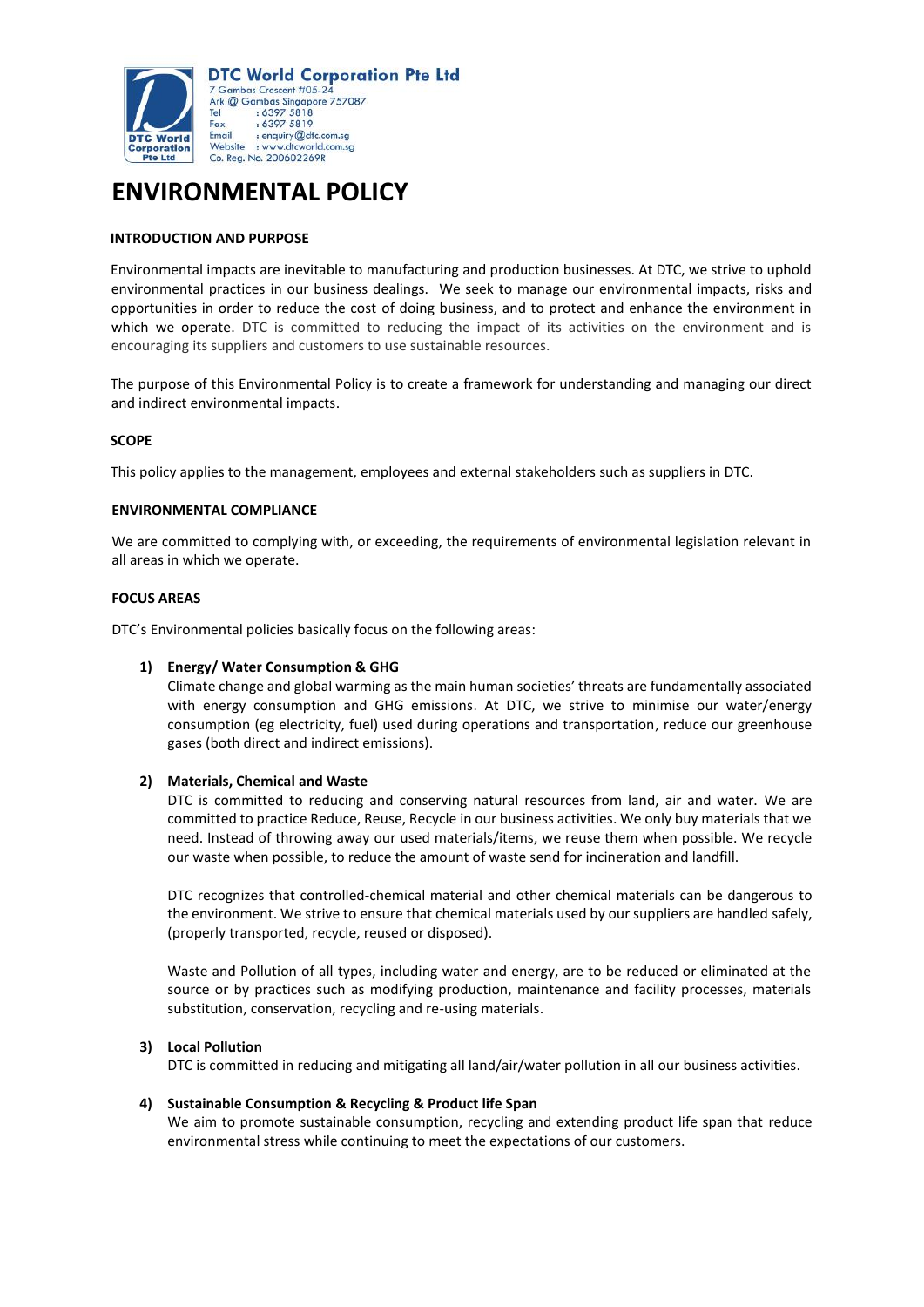

**DTC World Corporation Pte Ltd** 7 Gambas Crescent #05-24 Ark @ Gambas Singapore 757087  $: 63975818$ <br> $: 63975819$ Tel Fax Email : enquiry@dtc.com.sg : www.dtcworld.com.sg Website Co. Reg. No. 200602269R

# x **Customers**

Sustainable choices can be made through meaningful company-customer engagement. We endeavour to do our part in ensuring our customers are aware of sustainable choices. We are committed to provide customer information on the product material, and whether the material is recyclable at the end of the life cycle, thus allowing them to make informed decision.

# **Eco-Friendly Product Range**

We shall continuously source for reasonably priced good quality Eco-Friendly products and also new eco materials

# **Packaging**

We encourage sustainability packaging or do without packaging whenever possible.

# x **Product Life Span**

We strive to provide good quality products that will prolong the product life span.

# **5) Customers Health & Safety**

We are committed to comply with the law and protect consumers by ensuring that our products are safe. All products, especially food contact products, products meant for infants and children, electrical and electronics items are to pass through stringent tests according to EU standards. Clear usage instructions and possible hazards are to be stated on the products.

DTC World Corporation Pte Ltd is committed to total customer satisfaction by delivering quality products on time. We aim to fulfil our customer requirements at the highest level, and actively promote a culture of continual improvement. We are committed to involve every individual in taking pride in their personal contribution towards this commitment.

# **WHISTLEBLOWING**

Report if you see irregularities such as -

- o Product that are unsafe for consumers
- o Excessive Use of Water/ Paper
- o Mishandling of Chemical Products
- o Electrical Appliances not switched off after usage
- o Room Lights/ Air Con not switched off after work

Informants can report cases through the below whistleblowing channels:

Receiving Officer: General Manager. Hotline : +65 97299116 Wechat: yeechin77 Email : [whistleblowing@dtc.com.sg](mailto:whistleblowing@dtc.com.sg) Feedback Box: at the entrance near to DTC office. Office Address: 7 Gambas Crescent , #05-24 ARK @ Gambas, Singapore 757087

# **POLICY BREACH**

As part of this commitment, all non-environmental practices shall be regarded as unacceptable and will not be tolerated. Failure to comply with this policy, whether or not is intentional, may lead to disciplinary action (Up to and including dismissal).

Employees will be required to confirm that they have read and understood to the policy and that they comply with its terms as part of their ongoing employment assessment processes. All relevant employees will be required to attend training to support the guidance in this policy.